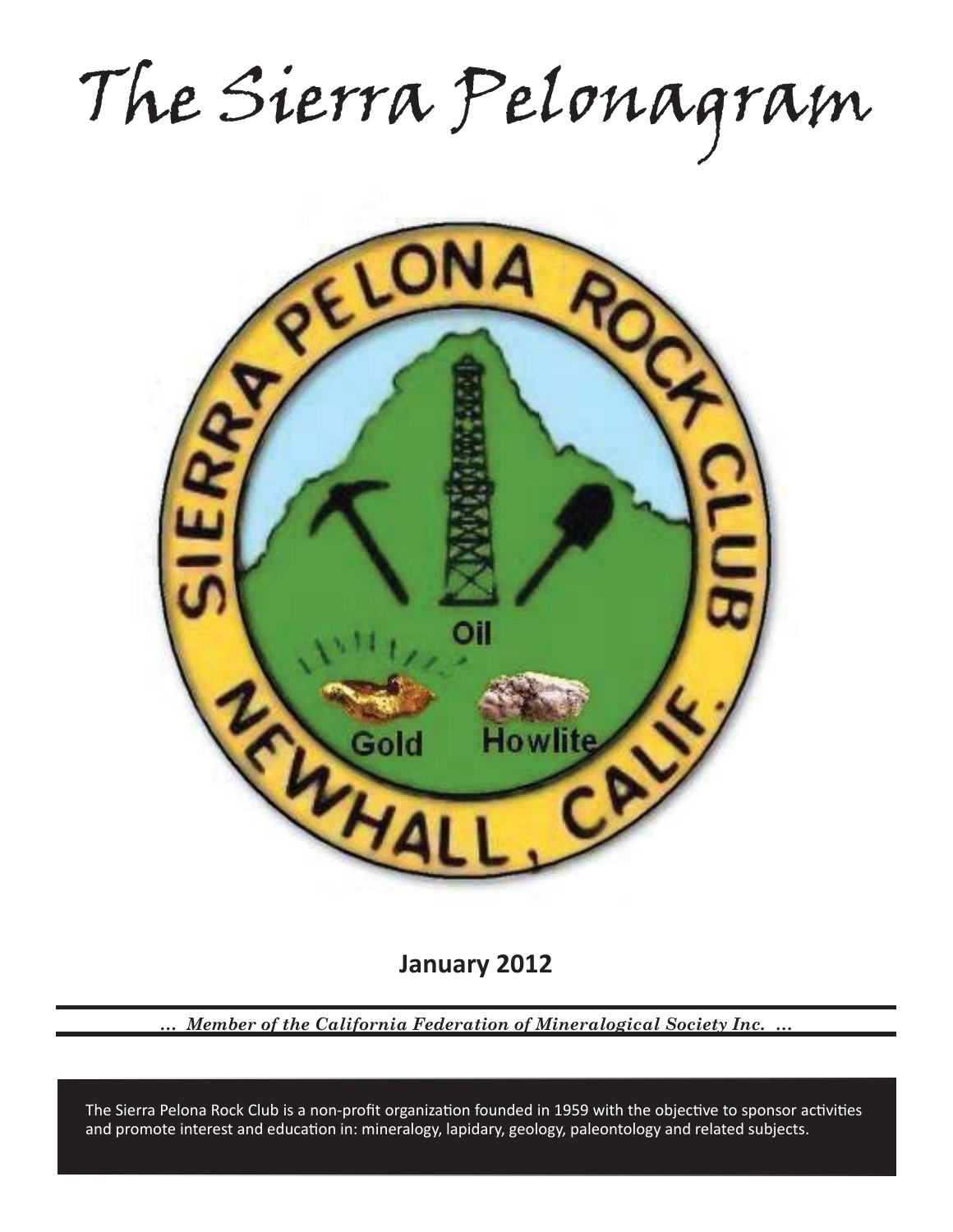**January 21 - 22: EXETER, CA** Tule Gem & Mineral Society, Visalia Exeter Veteran's Memorial Building Highway 65, 324 N Kaweah Avenue Hours: Sat. 10 - 5; Sun. 10 - 4 Contact: Steve Hayward, (559) 734-3843, cell (559) 967-1084 Email: smhay734@aol.com Website: www.tulegem.org **January 27 - 28\*: REDLANDS, CA** Mineralogical Society of Southern California/Micro-Mineralogists Pacific Micromount Conference San Bernardino County Museum 2024 Orange Tree Drive Hours: Fri. 4 - 10; Sat. 8 -10 **\*Field Trip Sunday, January 29** Contact: Dr. Robert Housley, (626) 697-4435 Email: rhousley@its.caltech.edu Website: www.mineralsocal.org/ micro/index.html FEBRUARY 2012 **February 17 - 26: INDIO, CA** San Gorgonio Mineral & Gem Society Gem & Mineral Building, Bldg #1 Arabia Street Hours: 10 -10 daily Contact: Bert Grisham, (915) 849- 1674 Email: bert67@verizon.net MARCH 2012 **March 2 - 4: NEWARK, CA** Mineral & Gem Society of Castro Valley Newark Pavilion 6430 Thornton Avenue Hours:Fri & Sat. 10 - 6; Sun. 10 - 5 Contact: Cathy Miller, (510) 887- 9007 Email: info@mgscv.org

**CFMS Shows**

Website: www.mgscv.org

### **January Birthdays**

Starting the year off right; we wish you a great year to come.

> Bonnie Forstner Diane Henry Earl Kangas Barbara Shaffer Quinn Shaffer Bruce Velie Austin Williams



## **Officers:**

President – Ron Lawrence Vice-President – Bill Webber Secretary: Heidi Webber Treasurer – Greg Mazourek Federation Director (CFMS/AFMS) – Shep Koss

## **Chairpersons:**

Pelonagram Publisher, Editor – Heidi Webber Claim - Mike Serino Donation Rock Table - Akiko Strathmann Field Trips – Greg Langewisch Historian - Frank Humelbaugh Hospitality – Evelyn Velie Membership – Janelle Williams Programs – Open Publicity –Ron Strathmann Storage - Vlad Litt Sunshine - Evelyn Velie Web site – Earl Kangas Facebook--Greg Langewisch

The Sierra Pelona Rock Club, is a member of the California and American Federation of Mineralogical Societies, Inc. (CFMS/AFMS). The general club meetings (Open to the public) are at 7:30 PM, on the 3rd Tuesday of each month at:

# **The Clubhouse of the Greenbrier Mobile Estates EAST 21301 Soledad Canyon Rd Canyon Country, CA 91351**

Contact the Club or the Sierra Pelonagram Editor at:

**Sierra Pelona Rock Club P.O. Box 221256 Newhall, Ca. 91322** Or e-mail: hwebber@pacbell.net *Visit the SPRC website http://www.sierrapelona. com/*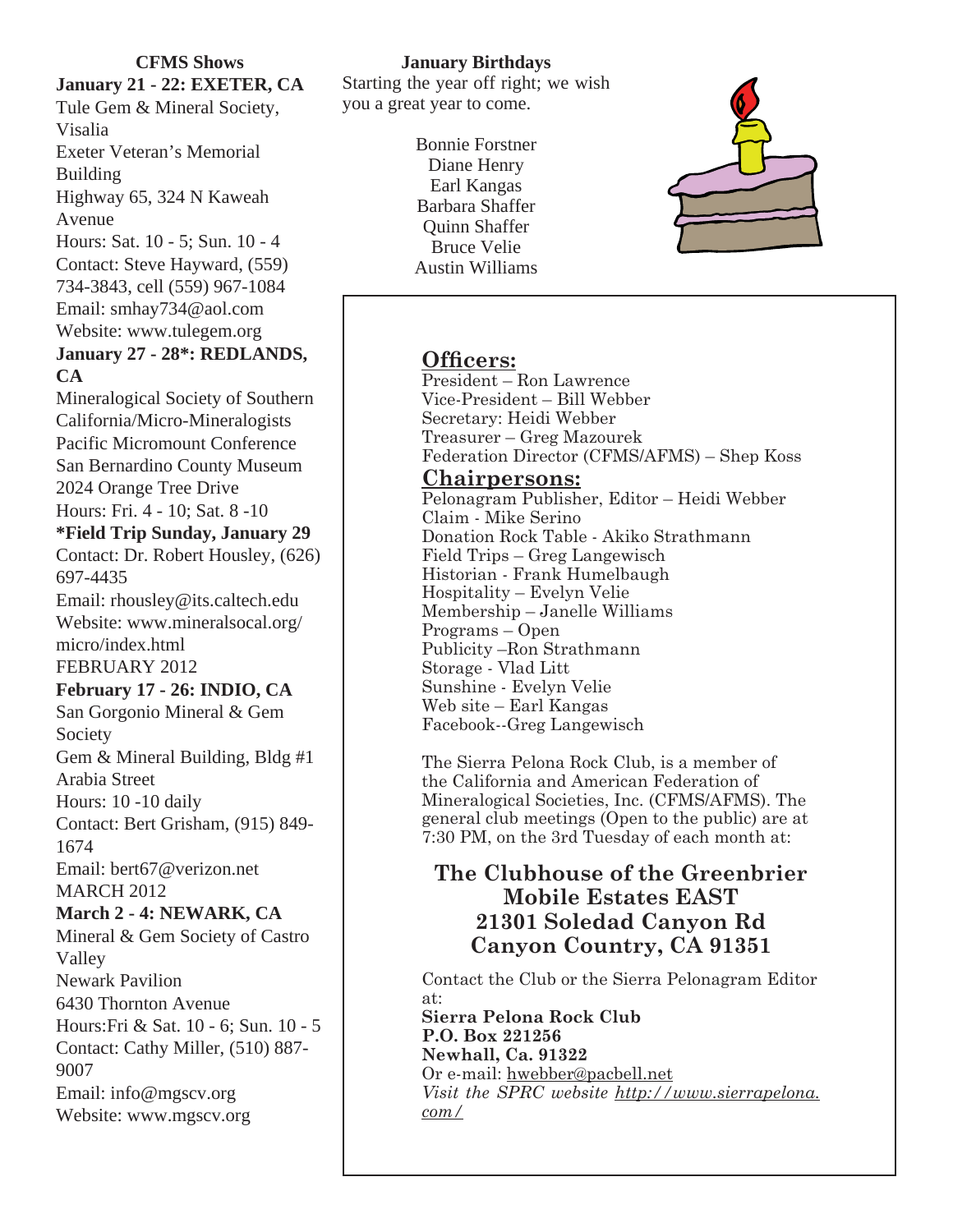#### **President's Message**

 Named after a mountain range just north of here the Sierra Pelona Rock Club is one of the best rock clubs in the California Federation of Mineralogical Society. Our club has been around for over fifty years and has been a standard for other clubs to look up to. In past years the club was very much involved in community events from park cleanups to helping to move the Saugus train station to its present location.

All of our clubs' founders

have gone on to other collecting areas but a few of the young people they brought into the club are still around like Mike Moreno and Frank Humelbaugh. The days of the SPRC are not over, the club continues to grow and the tradition of great programs and field trips goes on.

 We not only have the travertine claim that has been in the club for well over thirty years but a new onyx claim. We have equipment for members to use and are setting up workshops and classes to train members in lapidary and mineral identification. It seems only a few years ago that I was shown the difference between agate and jasper and discovered that quartz, even though very pretty, wasn't the only thing to collect.

 I've pretty much stuck with the collection aspect of the hobby but I want to challenge myself and the other officers of the club to find out the various interests of the members and to find ways to demonstrate and educate in all areas of the hobby. Please, all members need to work with the officers and chairs to move

this club forward for the benefit of all of us. Ron Lawrence President, SPRC



#### **Drop of Water Test for Topaz**

Quartz and topaz are not easy to separate by eye, and are sometimes impossible when the quartz is a true topaz color. There is a big difference in price between the two and anyone describing quartz as topaz, however innocently, may well be in trouble.

 Topaz is quite a different mineral, which is harder than quartz. Because of this, a drop of water will not spread on topaz, but will spread on quartz.

 Clean the stone as effectively as possible with a cloth or handkerchief to remove all trace of grease. It must be dry before the test. Then place a spot of clean water on it with a thin glass or metal rod. On stones with a hardness of less than 7 on the Mohs scale, the water is dispersed. On harder stones it will remain a globule. The harder the stone the more rounded will be the globule. *Reference: MoRocks Newsletter*





#### **Pallasite Meteorites**

 The name Pallasite is after the German naturalist Peter Pallas (1741– 1811), who studied in 1772 a specimen found earlier near Krasnoyarsk in the mountains of Siberia that had a mass of 680 kg. 680 kg is equal to about 1500 lbs. At that time the tales of meteorites falling to earth were considered fairytales. Pallasites are a rare type of meteorite. Pallasites contain peridot/olivine as well as nickel and iron. Only 61 are known to date, including 10 from Antarctica, with four being observed falls. The following four falls are in chronological order:

 Mineo, Sicily, Italy. A luminous meteor was observed and an object seen to fall with a loud roar in May 1826. Only 46 g are preserved in collections.

Zaisho, Japan. 330 g were found on February 1, 1898, after the appearance of a fireball.

 Marjalahti, Karelia, Russia. After the appearance of a bright meteor and detonations, a large mass was seen to fall and 45 kg were recovered in June 1902. At this date the fall site belonged to Finland, and the main mass of Marjalahti is now at the Geological Museum of the University of Helsinki.

 Omolon, Magadan Region, Russia. A reindeer-breeder observed the fall on May 16, 1981, and found the 250 kg meteorite two years later. The fall was confirmed by a meteorological station that had observed a fireball on the same date.

 This is a slice of the Esquel pallasite meteorite, clearly showing the large olivine crystals suspended in the metal matrix. This meteorite was found in Argentina. *Reference: MoRocks Newsletter*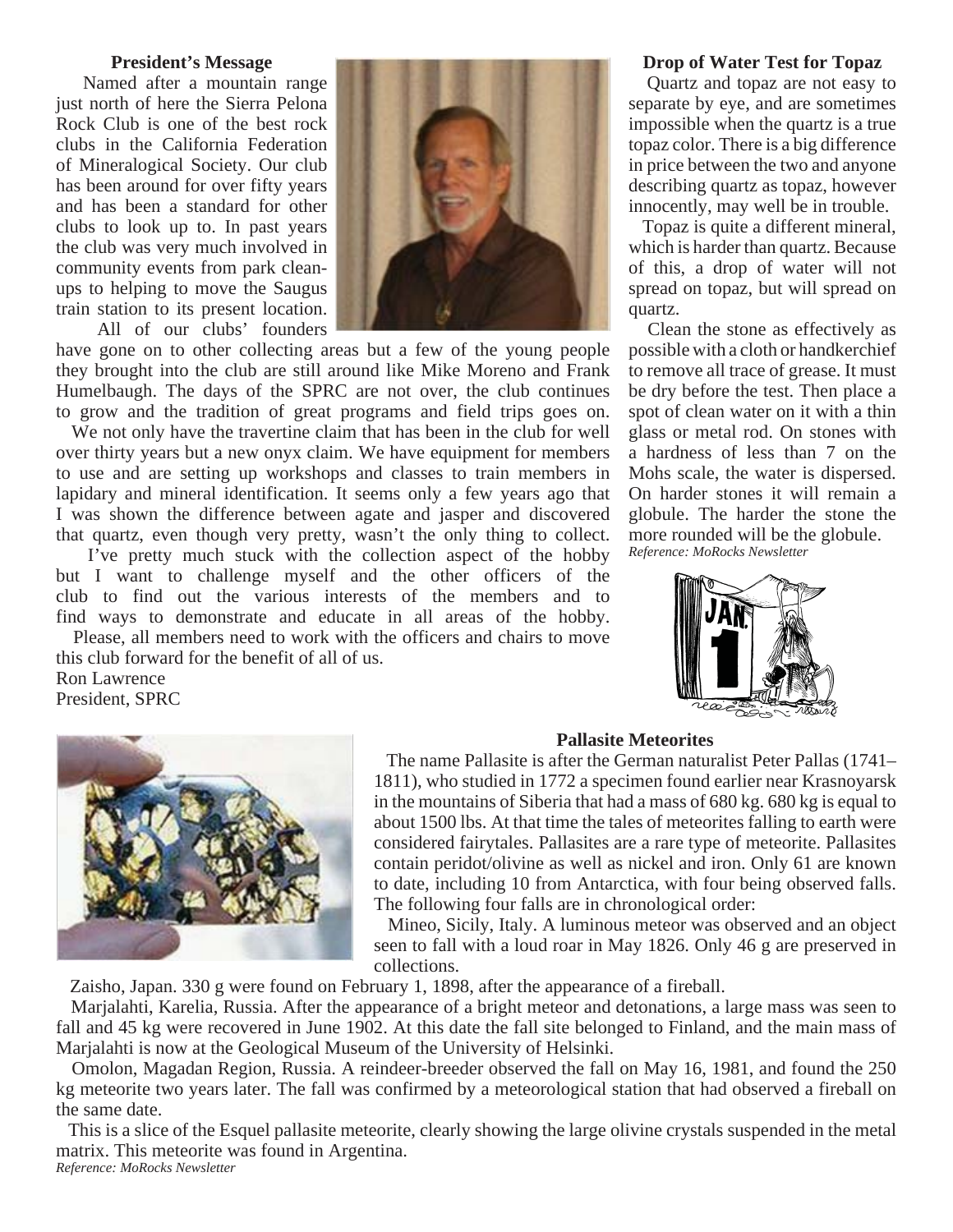# **The Agates of Northern Mexico**

By Nova Wells



 Did you happen to attend rock shows in the 50's and 60's and fall in love with the beautiful banded agates of Laguna and Coyamita? Did you dream of the day when you could take a trip to Mexico and hunt the agates yourself?

 According to author Brad Cross, your best chance is to watch for estate sales from Texas rockhounds. The credit for discovering Mexican agates and Laguna, in particular, goes to Dr. Ralph Mueller and a reference published in Lapidary Journal in the late  $1940's.$ 

 Most of the agates are named for the large ranches (Spanish land grants of over 35 million acres to seven families between 1884 and 1922) in the Mexican state of Chihuahua.

 The state of Chihuahua includes migrating sand dunes, the Mexican portion of the Sonoran Desert (grassy plains) and igneous mountains overlaying limestone deposits. Mining and cattle ranching are the two primary businesses.

 Each agate site produced distinctive banding, different from the others. Manganese compounds produced shades of violet and iron contributes reds and yellows.

 When you first begin researching, it sounds like the supply of beautiful agates is never ending. They are produced in the gas pockets of volcanic flows that may be as thick as 500 feet and contain as many as 20 different flows.

 More reading reveals that the agates occur in only the top layers, and not in all of them. Finally you learn that in the 40's and 50's when rockhounds first began collecting, the agates lay loose on the ground, product of countless years of weathering.

 Once the ground surface had been cleared, local people began hand digging in the hard andesite matrix to free the agates. Most of the favorite and best known sites have been ex-hausted to the point only small and not particularly colorful agates are produced, if any. Geodes and crazy lace agate is still fairly plentiful.

 The local people in Chihuahua are well aware of the value of the agates produced there, so don't kid yourself into thinking you can take a trip and get good agates cheaply! The mines are hand-dug with picks and shovels and rarely with bulldozers. Since they deal commercially with wholesalers they will probably not even show their best finds to the vacationing visitor.

*Reference: MoRocks Newsletter*



### **January Birthstone**

**Garnet**

 Garnet, the birthstone for January, signifies eternal friendship and trust and is the perfect gift for a friend. *Garnet*, derived from the word *granatum,* means seed, and is called so because of the gemstone's resemblance to a pomegranate seed. References to the gemstone dates back to 3100 B.C., when the Egyptians used garnets as inlays jewelry. *Garnet* is the name of a group of minerals that comes in a rainbow of colors, from the deep red of the pyrope garnet to the vibrant green of tsavorites. Today, the most important sources for garnet are Africa, Sri Lanka, and India. *Ref: Americangemsociety.org*